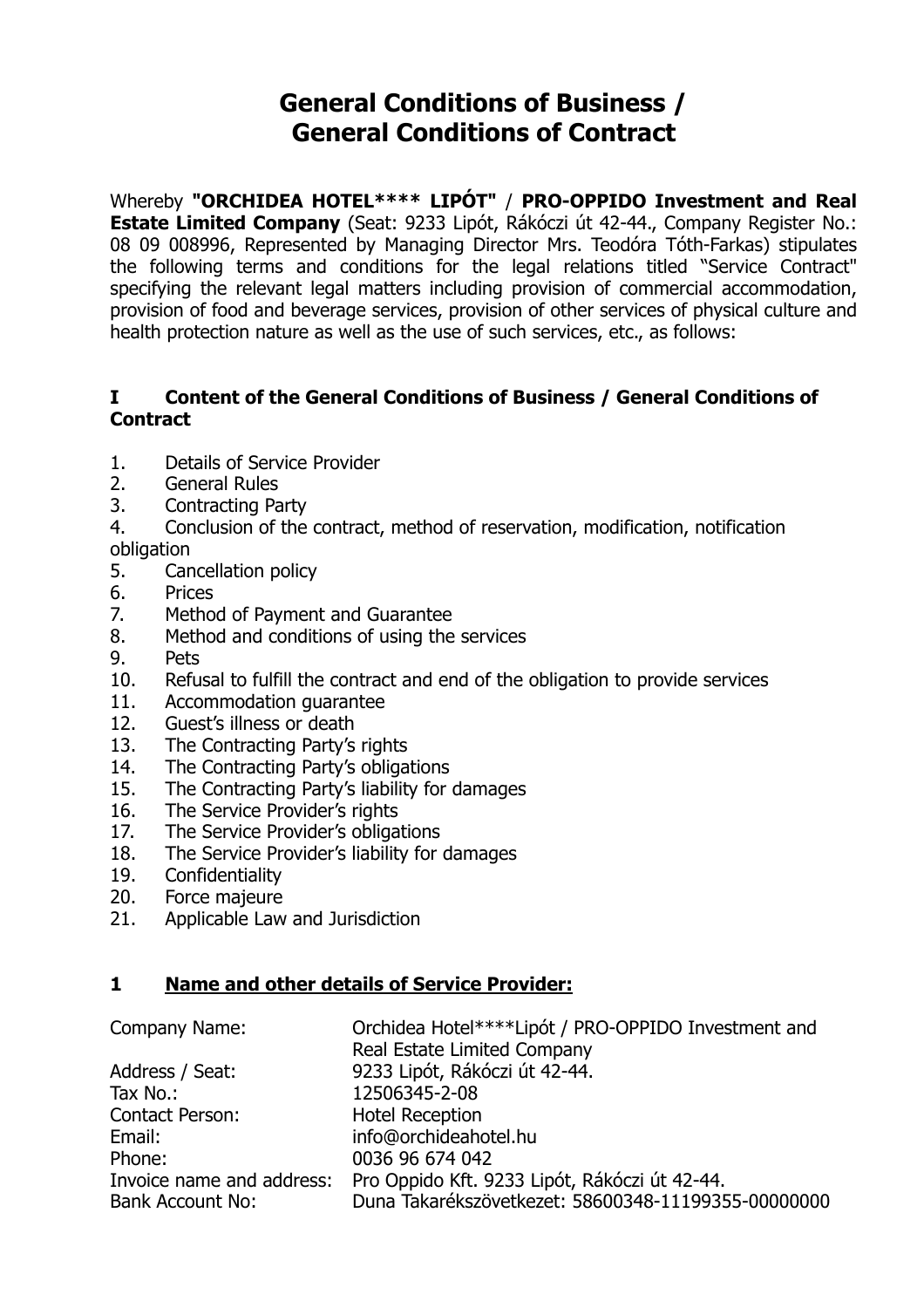### **2 General Rules:**

- 2.1. These "General Conditions of Business / General Conditions of Contract" shall regulate the use of Service Provider's accommodations and any related services.
- 2.2. Special, individual conditions, offers, and discounts do not form part of these General Conditions of Business, yet any exclusive agreements and contracts to that end to be primarily concluded with travel agents, organizers and other third parties, subject to individual conditions other than these general ones shall not be precluded.

# **3 Contracting Party:**

- 3.1. The services provided by the Service Provider shall be used by the Guest.
- 3.2. If an order for services is directly placed by the Guest with the Service Provider, then the Guest shall be considered the Contracting Party. Subject to meeting the relevant conditions, the Service Provider and the Guest shall collectively become the Contracting Parties (hereinafter referred to as the Parties).
- 3.3. If, on behalf of the Guest, an order for services is placed by a third party (hereinafter referred to as the Agent) with the Service Provider, then the conditions of cooperation shall be governed by the contract to be concluded by the Service Provider and the Agent. In this case the Service Provider shall not investigate whether or not the Guest is lawfully represented by the Agent as a third party.

#### **4 Conclusion of the contract, method of reservation, modification, notification obligation:**

- 1. The Service Provider shall send an offer to the request submitted, whether orally or in writing, by the Guest. If no specific order or reservation arrives within 24 hours from sending the offer, it shall no longer be binding on the Service Provider.
- 4.2. The contract is concluded upon the written confirmation by the Service Provider of the reservation made, whether orally or in writing, by the Guest, thus being considered as a written contract. Any reservation, agreement or modification made orally, or the oral confirmation thereof by Service Provider shall not be considered as a contract.

 As regards communication between the Parties, the term "in writing" equivalently includes any communication by postal mail, fax and electronic mail, provided that the fact of sending the message and the correctness of the addressee's details (address) can be appropriately reproduced and verified in a credible manner at any time in the future. Such verification shall be the responsibility of the Party sending the communication.

4.3. The contract on the use of accommodation services shall be concluded for a definite term.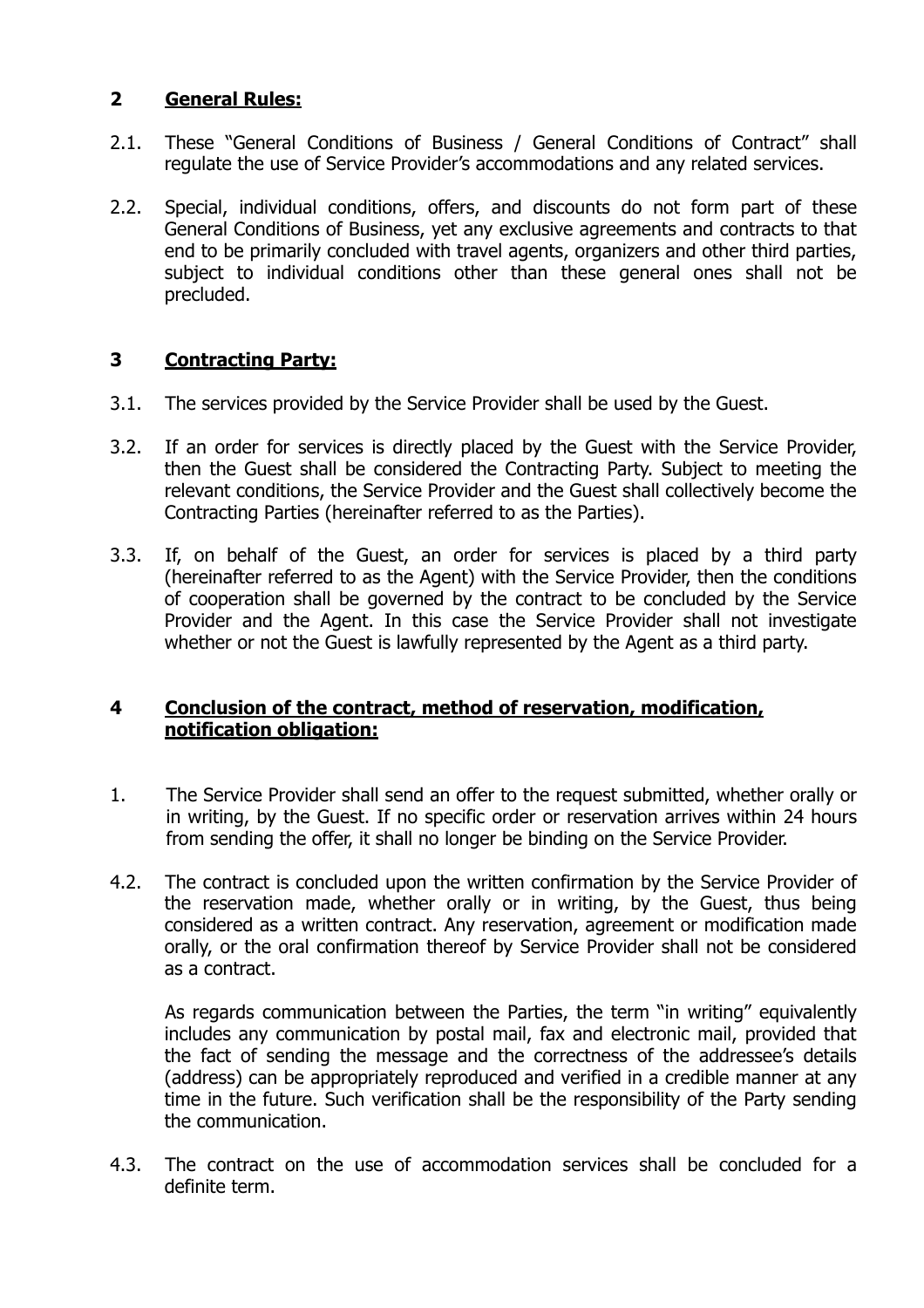- 1. If the Guest leaves the room for good prior to the expiry of the term specified, the Service Provider shall be entitled to receive the following percentage of the value of service: 100% (one-hundred percent). Moreover, the Service Provider shall then be entitled to re-sell the room that has thus become vacant.
- 4.3.2. Any extension of the use of the accommodation services as initiated by the Guest shall be subject to Service Provider's prior consent. In this case, Service Provider may require the payment of any services already rendered.
- 4.4. Any amendment and/or supplement to the Contract shall only be effective if in writing and signed by both Parties.

## **5 Cancellation policy:**

- 1. Unless otherwise specified in the hotel's offer, accommodation services may be cancelled without penalty as follows: up to 48 hours prior to 2 p.m. (local time) on the day of arrival.
- 5.1.1. If the Contracting Party did not secure the use of accommodation services by advance payment, credit card guarantee or any other means set forth in the Contract, Service Provider's obligation to provide services shall persist as follows: until 4 p.m. (local time) on the day of arrival.
- 2. If the Contracting Party secured the use of accommodation services by advance payment, credit card guarantee or any other means set forth in the Contract, yet fails to show up on the day of arrival as follows: until 4 p.m. (local time) on the day of arrival without notifying the hotel in advance on arriving at a later time, then the Service Provider may charge a penalty in an amount set forth in the Contract, but at least at the rate of one night's accommodation. In that case, Service Provider shall reserve the room for the Contracting Party until 10 a.m. on the day following the day of arrival, with the Service Provider's obligation to provide service being ceased thereafter.
- 5.2. In the case of reservation of Service Provider's products subject to special conditions, such as in the case of group travel or events, Service Provider may apply different conditions to be specified in individual Contracts.
- 2. The Service Provider shall only accept cancellation of the use of services if given in writing 16 (sixteen) days prior to the expected day of arrival at the latest. Upon late cancellation the Service Provider shall reserve the right to charge a percentage of the value of services booked as follows:

| <b>Number of days before arrival</b> | <b>Services</b>        |
|--------------------------------------|------------------------|
| 16-14 days before arrival            | 40% of services booked |
| 13-8 days before arrival             | 50% of services booked |
| 7-3 days before arrival              | 70% of services booked |
| 3-2 days before arrival              | 90% of services booked |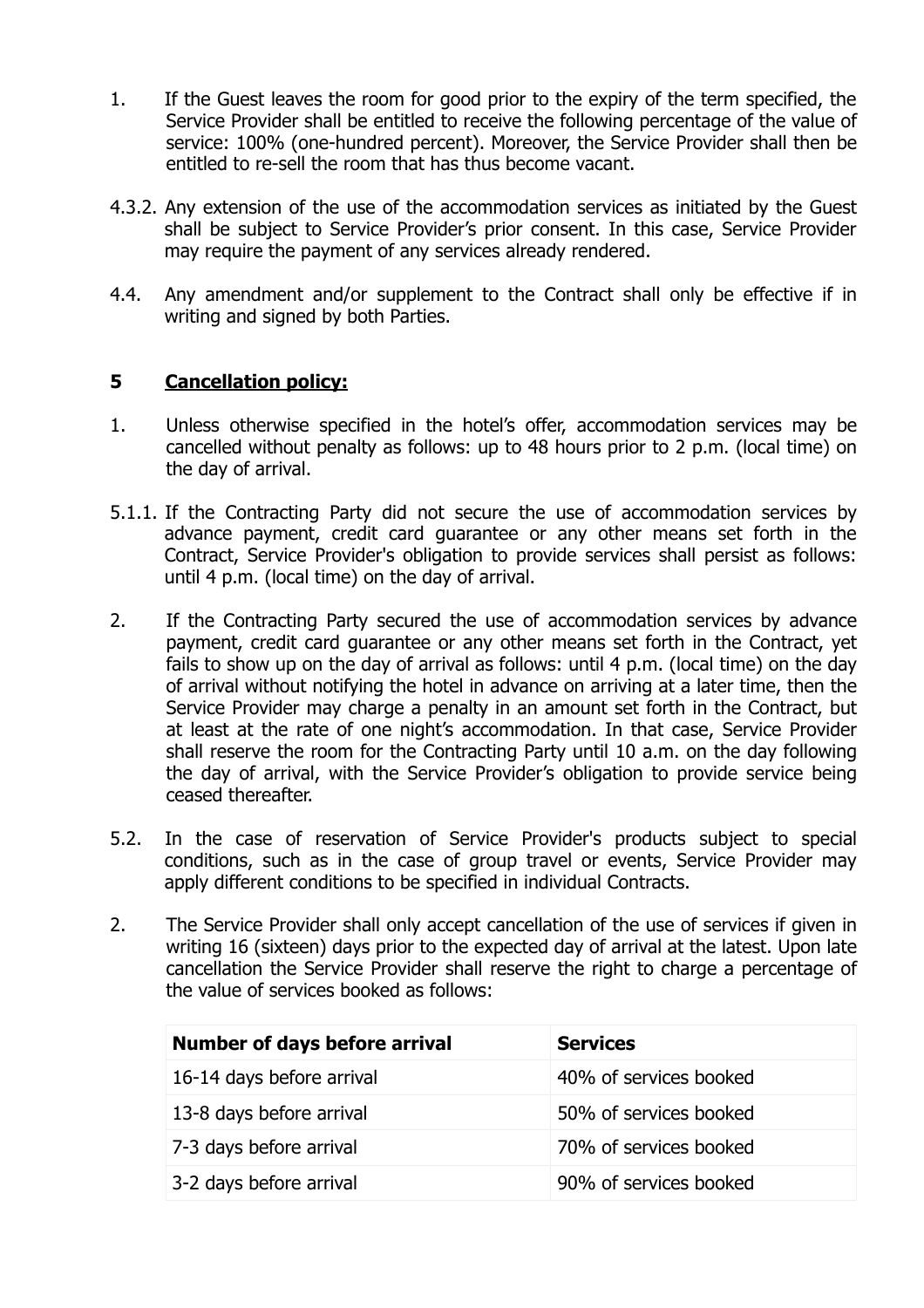The cancellation policy as regards room categories providing other than basic services, i.e. modified or increased level of services (the so-called service packages) may be subject to individual agreements, if specifically requested.

Any services booked, but not used or modified during the Guest's stay at the hotel (accommodation, meals, treatments, etc.) shall not be refunded.

Upon early check-out, the Service Provider shall charge 100% of the value of any unused services.

Upon early check-out, 100% of the remaining costs shall be charged.

## **6 Prices:**

- 6.1. Current room prices are displayed in the hotel rooms or at the reception desk. The price lists of other services are available in the relevant areas of the hotel (restaurant, wellness center, etc.). Service Provider is entitled to display its prices at other places as well, with only the price boards displayed within the area of the hotel constituting a so-called binding offer or notice.
- 6.2. The prices published by Service Provider are subject to change without prior notice.
- 6.3. Upon publishing the prices Service Provider shall specify the statutory tax content (VAT, tourism tax) of the prices effective at the time of making the offer. Service Provider may, upon prior notice, pass on the extra burdens due to amendment of the tax laws in effect (VAT, tourism tax) to the Contracting Party.
- 6.4. Current discounts, packages, and other offers are primarily announced on the official website of the hotel, with further publications on permanent or temporary promotional pages, websites, etc. used by the hotel.

# **7 Method of Payment and Guarantee:**

- 7.1. Service Provider requires payment of the value of the services provided to Contracting Party after the use thereof, but prior to leaving the hotel at the latest. Subsequent payment may also be possible, subject to individual agreement.
- 2. Service Provider may, as a guarantee for using the services in accordance with the contract and paying their value, require (a) credit card guarantee, whereby the price of the ordered and confirmed services is blocked on the credit card, (b) advance payment as regards part or full amount of the participation fee.
- 7.3. The Contracting Party may pay its invoice in the currencies as follows: In accordance with the Hungarian tax laws invoices are made out in Forints, with the prices of services being converted to Euros at the daily exchange rate as defined and published by the Service Provider on the day of the Guest's arrival.

Cash payment is possible in the following currencies: HUF, EUR. In addition, the Service Provider accepts advance payment via bank transfer as well as the following credit cards: Visa, EC/MC, JCB, Diners Club, American Express.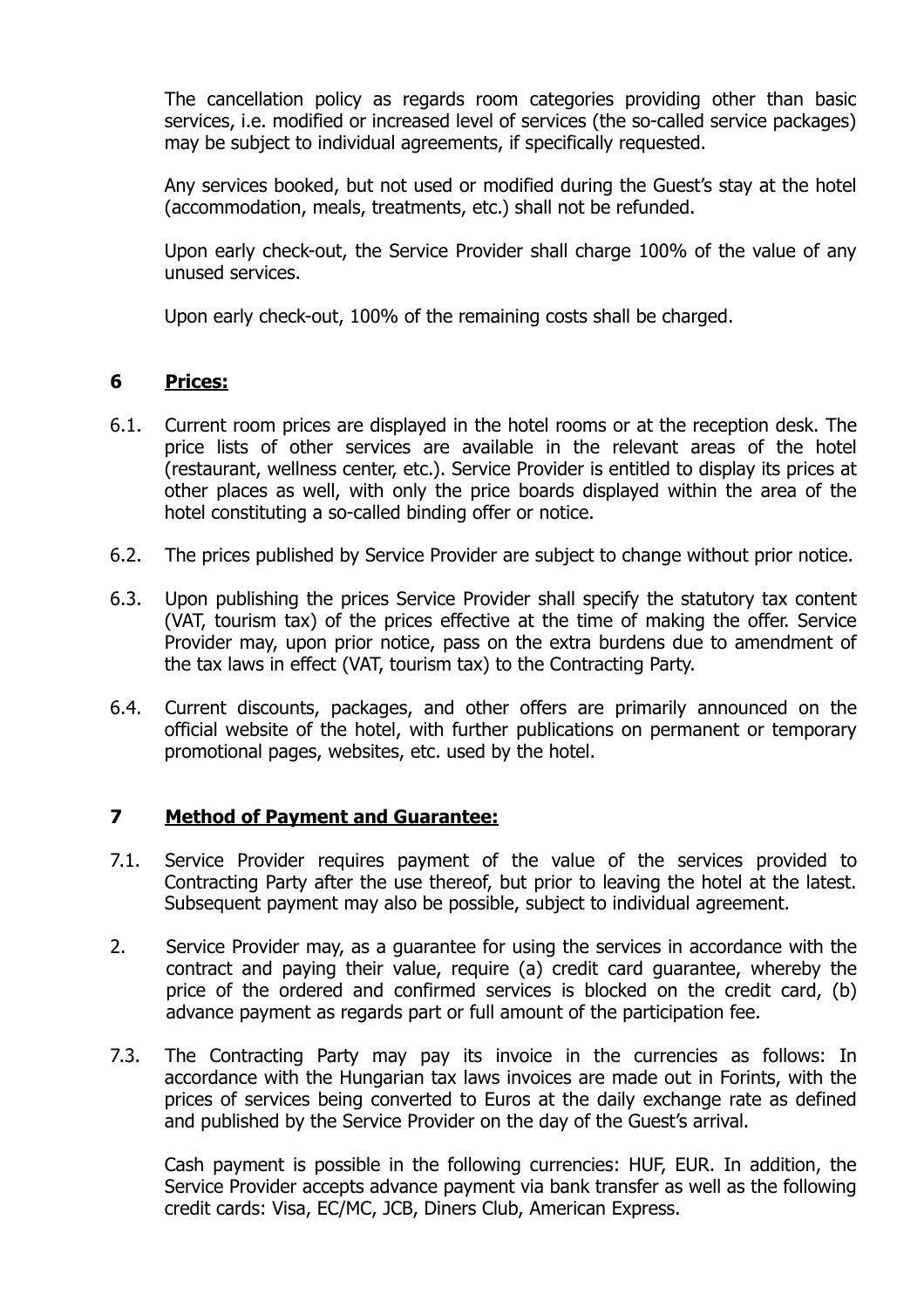In compliance with the provisions of the relevant Government Decree in effect, the hotel shall also accept so-called "Széchenyi Recreation Cards" issued by OTP Bank, MKB Bank, and K&H Bank as a valid means of payment.

- 7.4. The costs associated with any method of payment applied shall be borne by the Contracting Party.
- 7.5. The Service Provider is entitled to specify other non-cash payment instruments and facilitate payment using those instruments. As regards the current list of such noncash payment instruments, the Contracting Party shall obtain information in advance, and the Service Provider may, without cause, deny acceptance of payment instruments and non-cash payment instruments other than those specified at the time of finalization and confirmation of the booking at the latest.

#### **8 Method and conditions of using the services:**

- 8.1. The Guest may occupy the hotel room from 2 p.m. on the day of arrival (Check-in) and must vacate it by 10 a.m. on the last they of his or her stay (Check-out).
- 8.2. If the Guest wishes to occupy the room before 2 p.m. on the day of arrival, the full price of an additional night (i.e. the previous night) shall be charged.

## **9 Pets:**

- 9.1. Pets only dogs and cats up to 5 kg, with a daily fee of HUF 2,000 per pet, provided that their behavior (barking, etc.) does not disturb other hotel guests – are normally allowed in the accommodation of Service Provider, but shall not be left unattended in the guest rooms. While public areas may only be used to access guest rooms, pets are not allowed to enter the remaining areas (restaurant, pool, etc.) at all.
- 9.2. The Guests shall take full responsibility for the damages caused by their pets.
- 9.3. Of course, the above provisions shall not apply to any service dogs (i.e. guide dogs) travelling together with visually impaired guests.

#### **10 Refusal to fulfill the contract and end of the obligation to provide services:**

10.1. The Service Provider is entitled to terminate the Contract on accommodation services with immediate effect, and thus refuse to provide such services, if (a) the Guest fails to use his or her room or the facility for the designated purpose thereof, (b) fails to comply with the safety regulations and order of the accommodation, demonstrates objectionable and rude behavior towards the hotel staff, is under the influence of alcohol or drugs, demonstrates threatening, insulting or other unacceptable behavior, (c) suffers from an infectious disease, (d) the Contracting Party fails to meet his or her contractual obligation to make an advance payment by the set deadline, (e) the Contracting Party or any other Guest travelling with him or her, yet entering in an individual Contract, has for any reasons whatsoever in the past failed to meet his or her payment obligation towards the hotel, or f) for any other reasons not specified herein that may result in harming the hotel's reputation,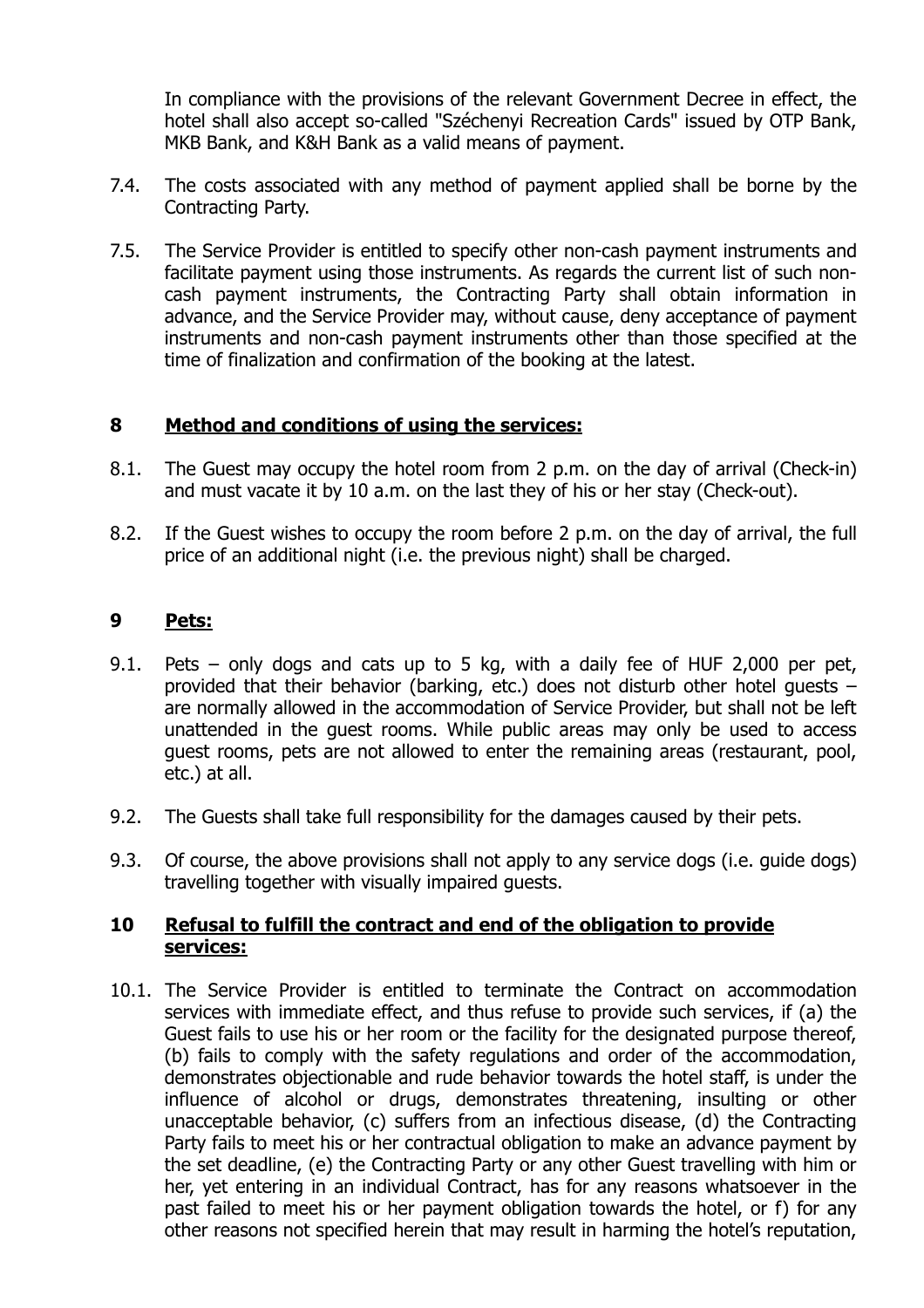spoil the relaxation of other guests, cause damage to them, etc., or facilitate the occurrence thereof.

10.2. If the Contract between the Parties is not fulfilled on account of reasons of socalled Force Majeure, the Contract shall terminate.

#### **11 Accommodation guarantee:**

- 11.1. If the Service Provider fails to provide the services under the Contract through its own fault (e.g. overbooking, temporary operating problems, etc.), it shall provide Guest with a – one comfort level lower – accommodation without delay.
- 11.2. The Service Provider shall (a) provide or offer the services under the Contract at the price confirmed and for the period specified therein  $-$  or until the end of the difficulties – at an alternative place of accommodation of the same comfort level or one comfort level or category lower, provided that all extra costs associated with the provision of such alternative accommodation shall be borne by the Service Provider, (b) provide opportunity for the Guest to make free telephone calls to give notice of such changes in the accommodation, (c) provide free transport for the Guest to move to the alternative accommodation offered and back later, if required.
- 11.3. If the Service Provider fully meets these obligations, and the Guest accepts the alternative accommodation offered, the Contracting Party is not entitled to lodge claims for damages subsequently.

#### **12 The Guest's illness or death:**

- 12.1. If during the time period of using the accommodation services the Guest falls ill so that he or she is not able to act in his or her own interest, the Service Provider may offer medical assistance.
- 12.2. In the event of the Guest's illness / death the Service Provider may claim compensation from the ill/diseased person's next of kin, heir or invoice payer for any medical or procedural costs, for the services used by the Guest before his/her death, or for any damage caused to the equipment and furniture in connection with the illness/death.

# **13./ The Contracting Party's rights:**

- 13.1. Pursuant to the Contract, the Guest is entitled to use for the designated purpose – the booked room as well as those facilities of the Hotel that are included in the usual services and are not subject to special terms and conditions.
- 13.2. During his or her entire stay at the Hotel, the Guest may file a complaint against the fulfillment of the services provided by the Service Provider. The Service Provider agrees to manage those complaints provably submitted to it in writing (or included in a report) during this period.
- 13.3. The Guest's right to file a complaint shall cease after he or she checks out from the hotel.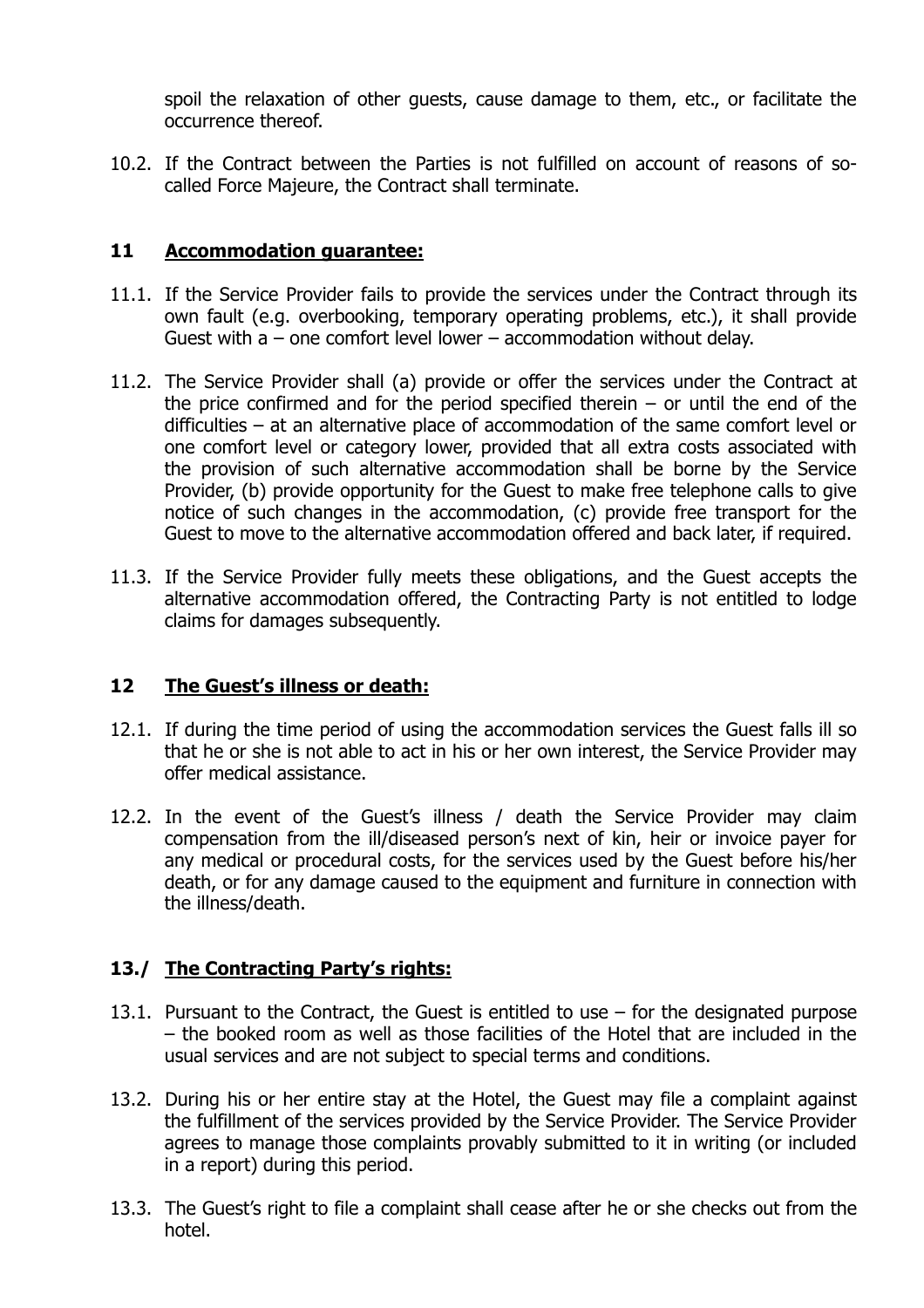# **14./ The Contracting Party's obligations:**

- 14.1. The Contracting Party shall pay for the services ordered in the Contract by the date and method specified in the Contract.
- 14.2. The Guest shall make sure that any child in his or her care who is under the age of 14 be accompanied by an adult in the Service Provider's hotel.
- 14.3. The Guest shall not bring his or her own food onto the premises of the Hotel, particularly into the catering units thereof.

# **15./ The Contracting Party's liability for damages:**

The Guest shall be liable for all damage and injuries that the Service Provider or a third party suffers through the fault of the Guest, the person accompanying the Guest, or other persons that the Guest is responsible for. This liability is applicable even when the aggrieved party is entitled to claim damages directly from the Service Provider.

## **16./ The Service Provider's rights:**

Should the Guest fail to comply with his or her obligation to pay for the services subject to penalty payment / lump-sum damages / damages that he or she used, or ordered in the Contract but did not use, the Service Provider is entitled to a lien upon the personal property that the Guest has brought onto the premises of the Hotel to secure its claim.

Should the Guest fail to comply with his or her obligation to pay for the services subject to penalty payment / lump-sum damages / damages that he or she used, or ordered in the Contract but did not use, the Service Provider is entitled to have the Guest sign a so-called acknowledgement of debt or another document with different title but with the same content or legal effect, to secure its claim.

Upon ordering the services the Guest shall acknowledge to have full and unrestricted personal liability for any unpaid or partially paid invoices and any other claims for damages and costs.

#### **17./ The Service Provider's obligations:**

The Service Provider shall (a) provide accommodation and other services ordered in the Contract in accordance with the requirements and service standards in force, and (b) investigate the Guest's written complaint, take actions for the management of the problem, and record such actions in writing.

#### **18./ The Service Provider's liability for damages:**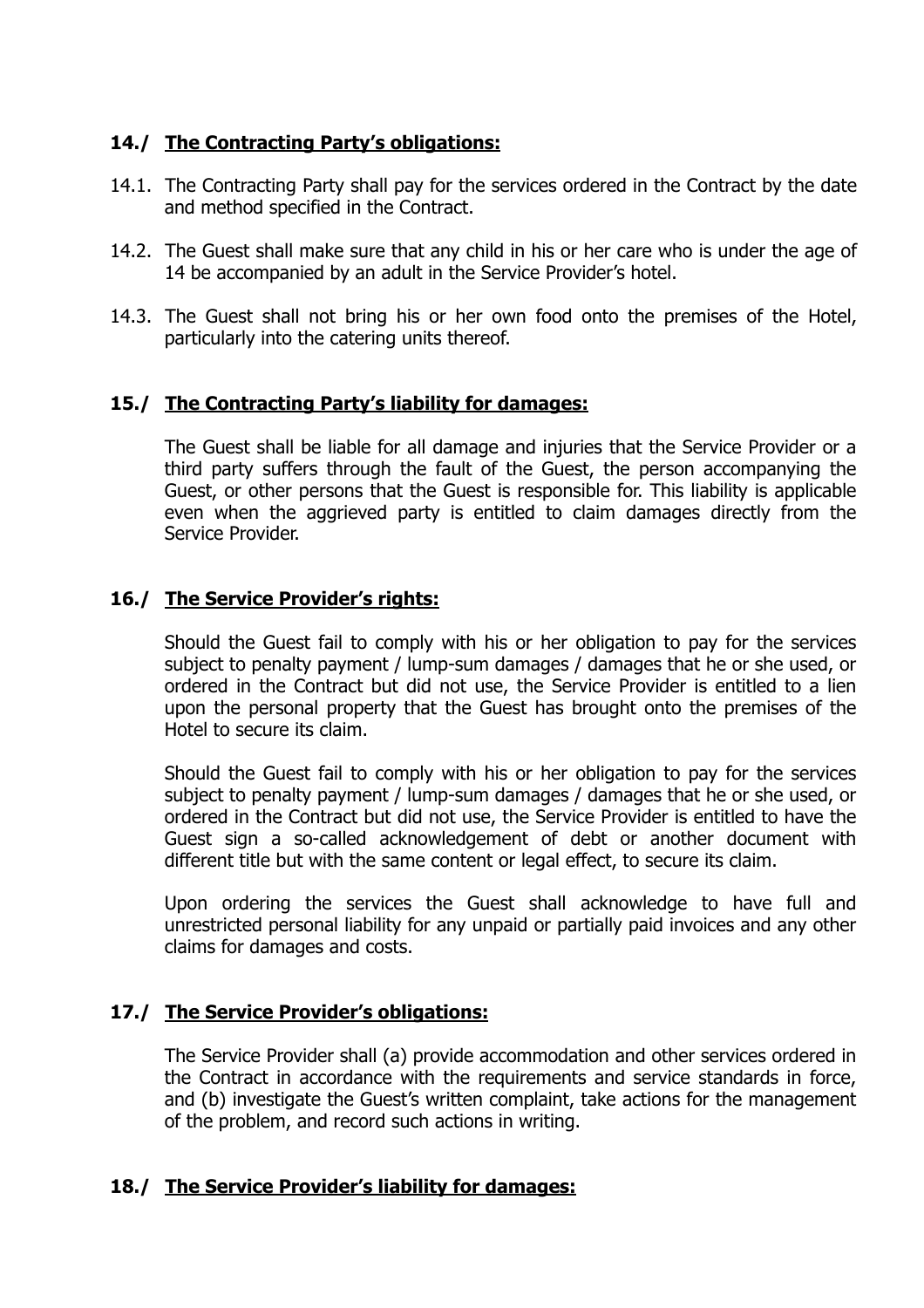18.1. The Service Provider shall assume liability for all damage that the Guest suffers within the Service Provider's facilities through the direct and proven fault of the Service Provider or its employees.

The Service Provider's liability shall not extend to incidents that occur due to unpreventable causes beyond the control of the Service Provider's employees or guests, or that are caused by the Guest himself or herself, or the occurrence thereof is at least partially attributable to the Guest, or those that are in causal relationship, whether direct or indirect, with any behavior of the Guest that violates the generally accepted norms or the Hotel's policy

The Service Provider may designate (a) areas within the Hotel that the Guest may not enter or (b) time periods when certain facilities or rooms of the Hotel may not be used, i.e. areas that the Guest or certain Guests (e.g. children, people suffering from chronic diseases, such as heart problems, etc.) may not enter. The Service Provider will not assume liability for damage or injury suffered by the Guest in such areas.

The Guest shall immediately report any damage he or she suffers at the Hotel, providing the Hotel with all the information required for the clarification of the circumstances of the incident, or possibly for a police report/police investigation.

18.2. The Service Provider shall also assume liability for the damage that the Guest suffers due to the disappearance or loss of, and injury to his or her belongings if the Guest has left such belongings in an area designated by the Service Provider, or designated in general for such purposes, or if the Guest has handed over his or her belongings to an employee of the Service Provider that he or she may have considered to have authority to handle his or her belongings.

The Service Provider shall assume liability for valuables, securities and cash only if it expressly takes over such items for safekeeping, or if the damage occurs due to a cause for which the Service Provider is responsible according to the general rules. In this case the burden of proof lies with the Guest.

3. The amount of damages shall be 10 times the net room rate as specified in the Contract, unless the actual value of the damage sustained is smaller.

The Service Provider shall not assume liability for vehicles, including other means of transportation, and for any valuables or live animals left therein.

#### **19 Confidentiality:**

Service Provider shall act in accordance with the provisions of its Data Management Policy.

#### **20 Force Majeure:**

Any cause or circumstance (e.g. war, fire, flood, extreme weather conditions, power outage, strike) beyond the control of either party (Force Majeure) shall exempt either Party from the fulfillment of their contractual obligations as long as this cause or circumstance persists. The Parties agree to do their best to reduce the